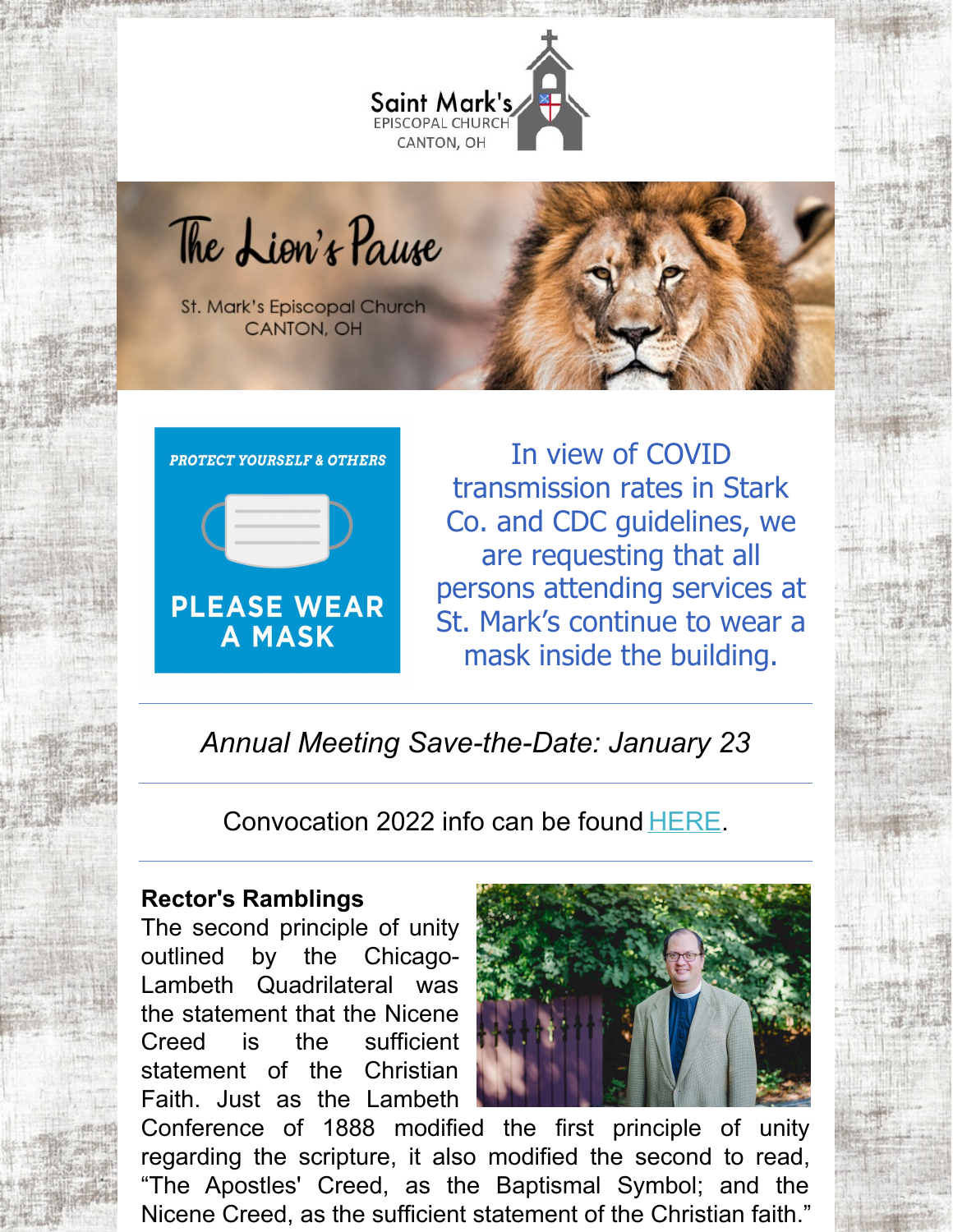These two creeds are accepted by every Western Christian Church. They speak of the God in whom Christians put their faith. Our unity as Christians must be found in God; therefore, it is essential that we agree on the identity of the God in whom we put our faith.

The American Bishops in Chicago did not include the Apostles' Creed in their original statement because the Apostles' Creed is not accepted by the Eastern Orthodox churches. However, in the Western churches, the Apostles' Creed has been used at baptisms for more than a thousand years. Failure to acknowledge the Apostles' Creed as a sufficient symbol for the baptismal liturgy would have put Anglicans at odds with the rest of the Western church.

The Nicene Creed is the only creed that is used by the Eastern churches and the Western churches. However, even the Nicene Creed has been the source of some controversy between the Eastern and Western churches. The version of the creed finalized at the First Council of Constantinople in A.D. 381 did not state that the Holy Spirit proceeds from the Father and the Son. It stated that the Holy Spirit proceeds from the Father. The words "and the Son" began to be added to the Creed sometime in the late 6th Century. This was largely due to a difference between the Latin and Greek renderings of the creed.

In spite of the controversies regarding the creeds, the important element of the second principle of unity of the Chicago-Lambeth Quadrilateral is that our unity is found in our faith in the Triune God who has acted to bring about our salvation.

**Fr. RJ**

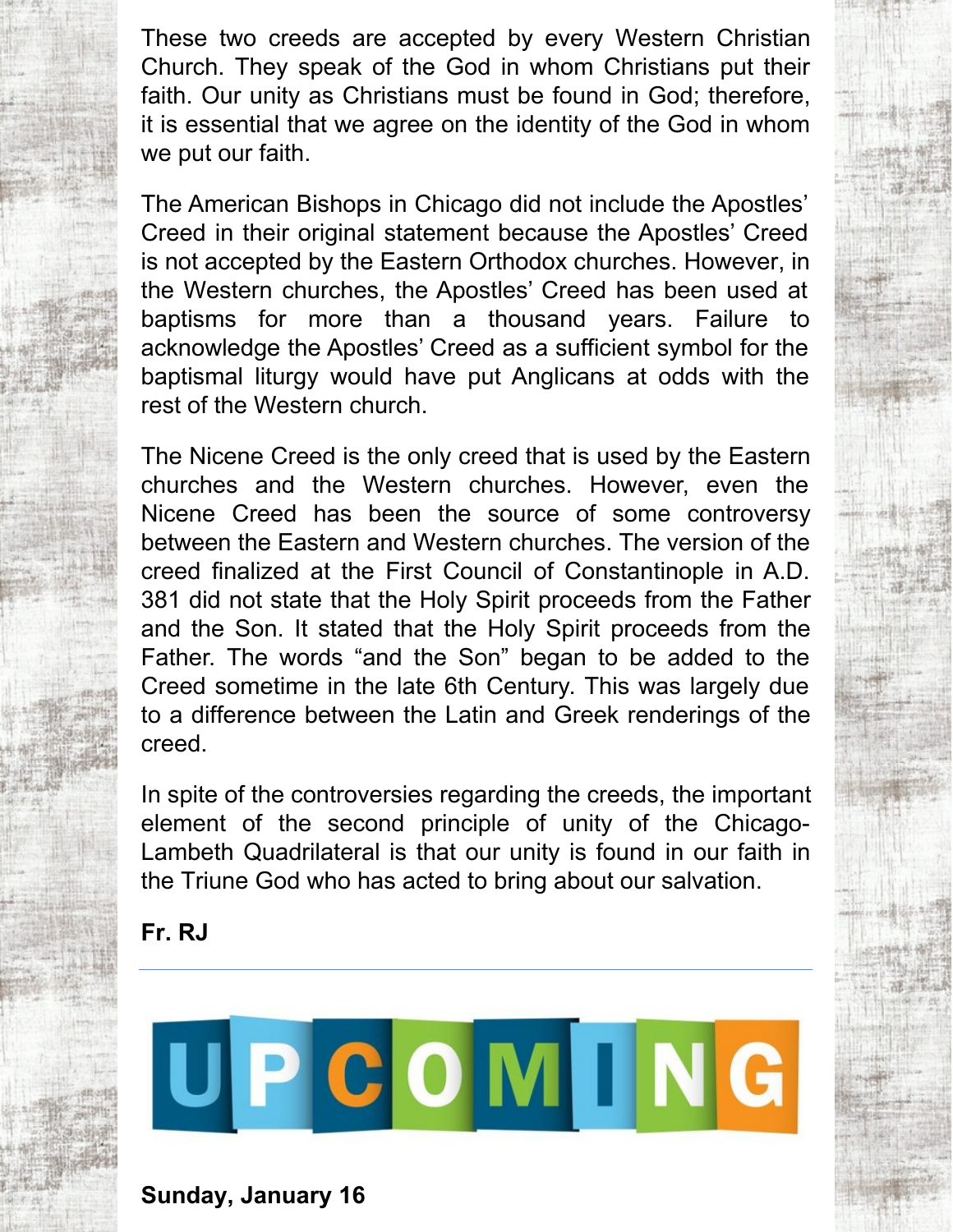Holy Eucharist at 8 a.m. and 10 a.m. Live Stream at 10 a.m. **Bible Study has resumed at 9 a.m. between services** Sunday School at 10 a.m. [Lessons](http://lectionarypage.net/YearC_RCL/Epiphany/CEpi2_RCL.html#Ot1)

**[Bulletin](https://files.constantcontact.com/32ed7374201/c10874bb-e338-45eb-b0b7-e88a79e05c8f.pdf)** Live [Stream](https://www.facebook.com/stmarks.canton)

**Monday, January 17** MLK Day, Office Closed

**Wednesday, January 19** Evening Prayer, 4 p.m. (Zoom) [Bulletin](https://files.constantcontact.com/32ed7374201/f58c6c7a-6148-4d9c-99f1-d5c8800392cd.pdf) Join Zoom [Meeting](https://us06web.zoom.us/j/85968199925?pwd=YnJYUzJRS01rNWdJUUJzVzlOSVFMUT09) MOD Squad, CANCELLED

**Sunday, January 23** One Service Only at 10 a.m. Annual Meeting to Follow *Annual Meeting will be held in-person and on Zoom. Annual Meeting Zoom will be found [HERE](https://us06web.zoom.us/j/87365533239?pwd=Nm1PUjdKeVY0S1NJWm4wV3hWRysrQT09).*

**Saturday, January 29** Louise Gibbs' Memorial Service at 10 a.m. Masks are required.

Katie will be out of the office January 20-28



# Spotted doing good work in the community:

Derek and Geoff Gordon handing out Covid19 rapid tests at the Stark County Library.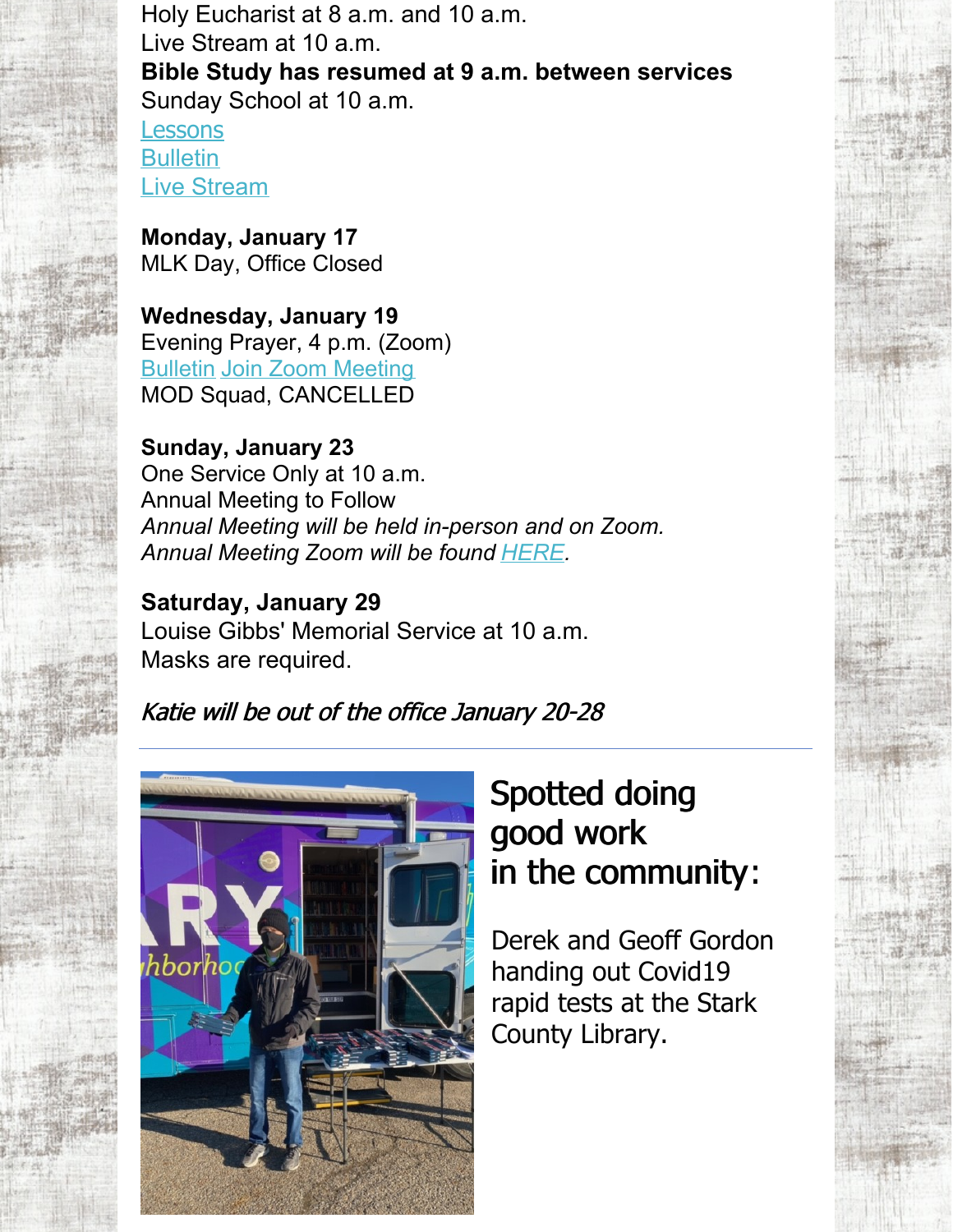### **[Designate](https://dohio.org/designate-a-gift-to-your-parish) a Gift to St. Mark's**

**The Diocese has continued to offer easy online giving. To use this, please select "St. Mark's Canton" from the dropdown, and choose either a one-time or**



**recurring gift. We thank you for your continued support.**



#### **Bob's Music Notes**

The first piece of music I learned on our upright piano was "Chopsticks."

[That reminds me of a cartoon I once saw of two Chinese girls at the piano, one saying to the other "This piece is called 'Knife and Fork'."]

As a side note about this number, a few years ago, Sandra Carnes, at the time head of the piano department at Malone,

sponsored a series of Extravaganzas with eight Steinways on the Palace stage. One of the selections she featured was called "C.S. Variations." I had no idea what this was until the night of the concert, and, of course, it was "Chopsticks!" Very clever.

On the last number, 24 players -- three to each piano -- played the grand finale of "Stars and Stripes Forever."

When my parents noticed my interest in music, they arranged private lessons for me with Mary Catherine Walker. She was a lovely lady and fine instructor. I was with her when I was seven years old, but the summer before my eighth birthday in October, Miss Walker suggested I consider studying at the Peabody.

**January Birthdays** Sara Strattan Livvy Mull John Willoughby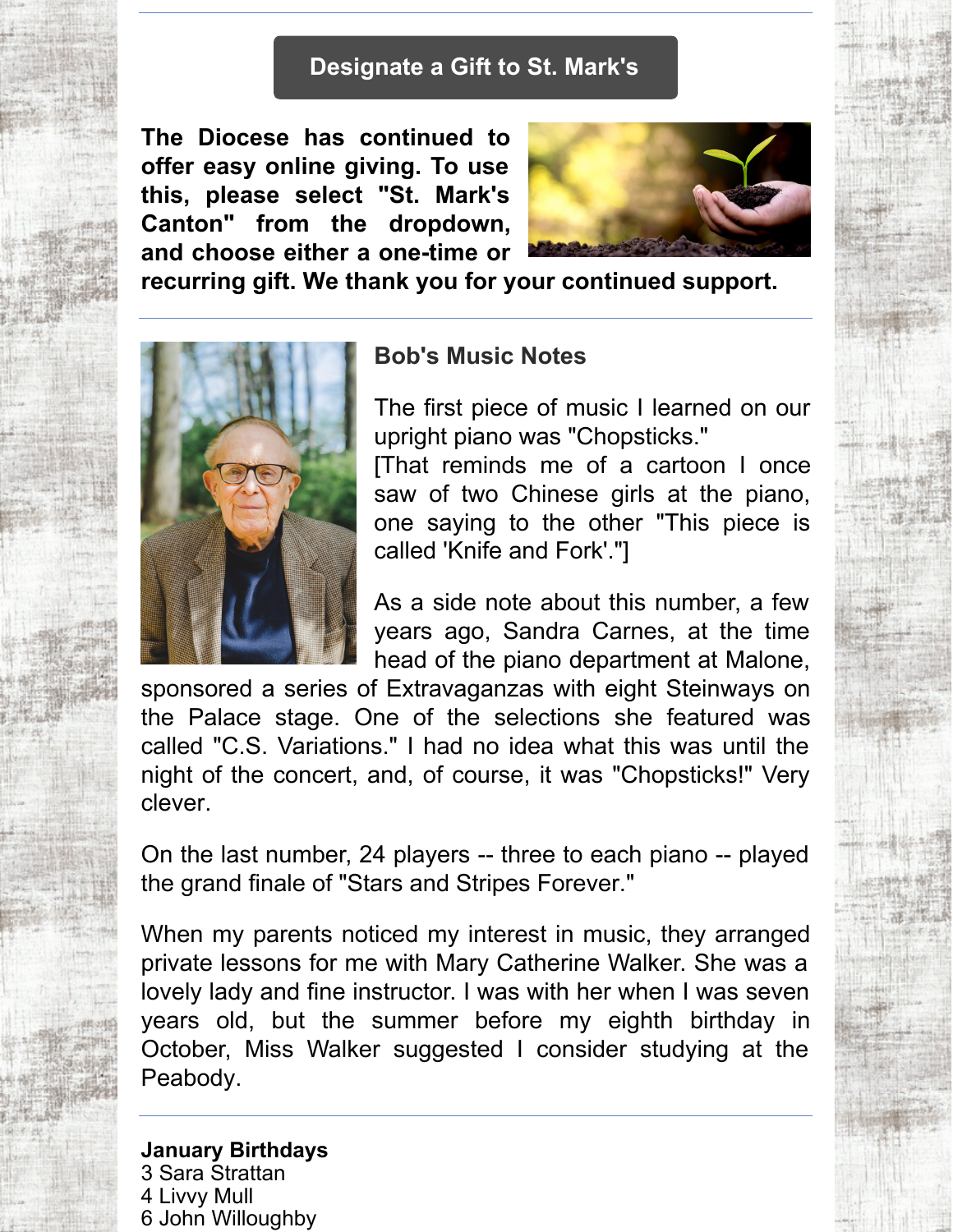Rick Crowl Debbie Shellhammer Tasha Smith Julie Werren Barrie Thorp, Ten Gall

**January Anniversaries** 3 Stew and Jan Hudson

16 Mark and Kim Nadel

## Prayer Concerns

Bert Heiser, Fred Gibbs, Jim Weaver, Jane Schutrum, Ron Hill, Amelia Rowland, Ron Brookes, Jack and Pauline Briggs

Family and Friends: Matt Gagnon (assistant principal at Oakwood Middle School); Addelyn (friend of Judy Hixon); John Fortney (brother of Cindy Brown); Jim Belamy, Stephanie & Pat (friends of Marcia Tirpak); Darlene & Diana (friends of Sue Little); Silvia Batalla (friend of Gene and Sally Little); Yanette Pysher (Vonda Temelkoff's cousin); Shelli Montoni, Sandy Snyder & the Fulton family (friend and relatives of the Rands); Lynnda Hoefler (friends of Sue Little); Sherry & Noah (friends of the Kieslings); Ray Slinger (friend of Bob Morrison); Janet Sheatzley Morgan (Barb Siegfried's sister); Chuck Schuerer & Beth Conley (friends of Cricket Boyd); Carol Jones (daughter of Buck & BJ Jones); Glenn Robert (friend of Beth Crowl); Dr. Angela Peters & family (friend of the Kennedys); Terry L. & Judy Evans (friends of Pam McCarthy); Lesley & Holly (friends of Paulette Frech); Marc Hostetler (brother of Susan Hostetler); Baby David (friend of the Schaubs); Bob Patterson (friend of Diana Cornell); Sullivan & Guzman families & Pastor Marilyn Roman (friends of the Mulls); Johnny Willoughby (grandson of the Willoughbys); Jim Mesko (friend of Jim Weaver).

For those who have died.

For those in the armed forces.

# **PRAYER CHAIN:**

St. Mark's has a group of prayer warriors who pray for the specific needs of those on the prayer chain. If you would like to place yourself or a loved one on the prayer chain, please contact Bobbi Gordon at ggordon24@sbcglobal.net